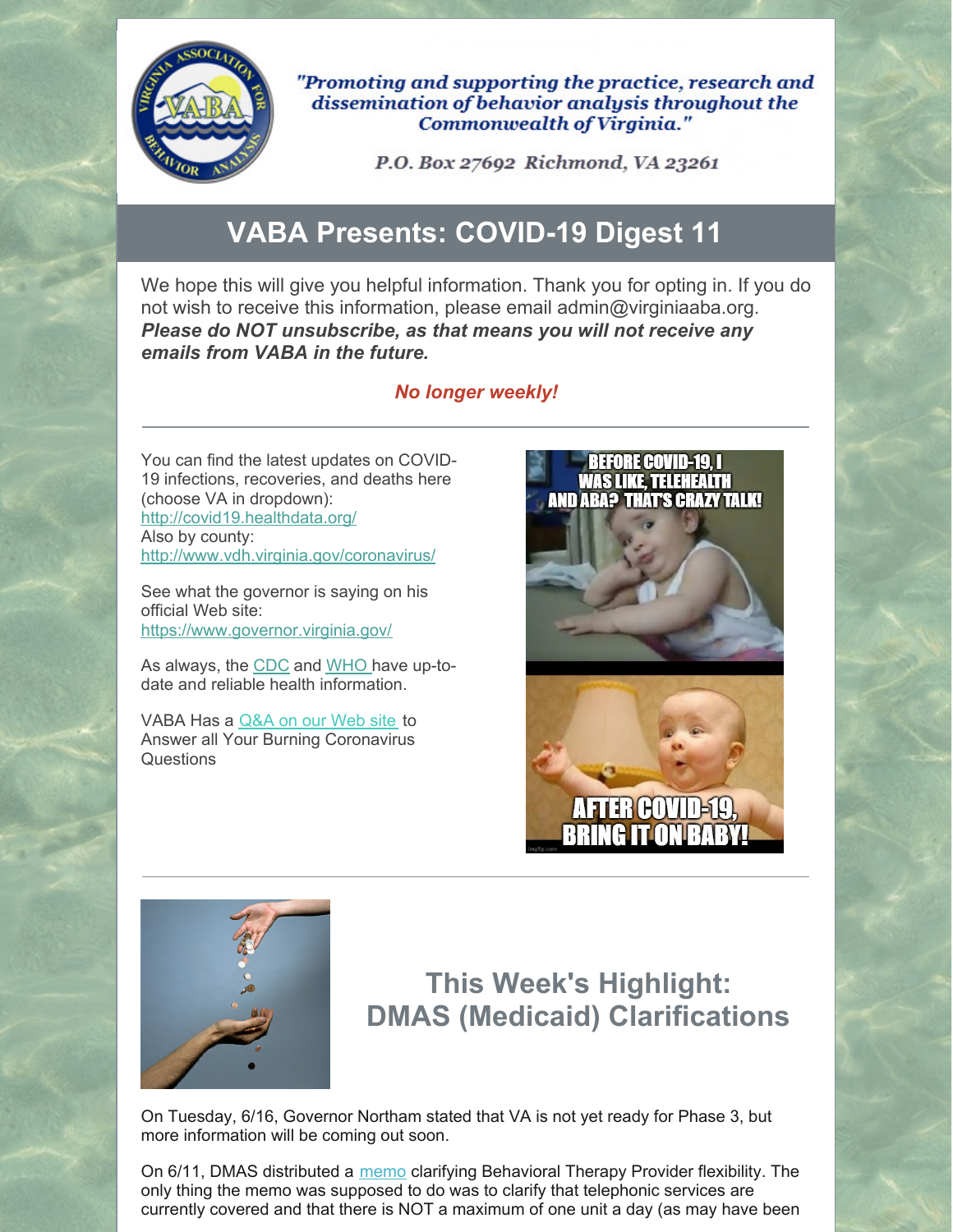previously implied). In the [memo](https://www.magellancompletecareoffl.com/media/5787/june-11-behavior-therapy-medicaid-memo.pdf), language was copied that mentioned the 120-day service delivery related to location. This does not really apply to behavioral therapy as those services may be provided wherever the behaviors occur. It also does not imply that there will be an end to the telehealth flexibility any time soon. DMAS has promised to give us a lot of warning when that will happen. Please email admin@virginiaaba.org if you have any further questions.

On 6/16, DMAS sent out an email with the following information. There are no guarantees, but all signs point to this being applicable for behavioral therapy providers (LBAs)! So, act now!

*Medicaid providers now have the opportunity to receive coronavirus relief funds to support them during the COVID-19 health emergency.*

*The U.S. Department of Health and Human Services (HHS) is allocating \$15 billion to providers who participate in Medicaid and the Children's Health Insurance Program and have not received a payment from the Provider Relief Fund General Allocation. The deadline to submit applications is July 20, 2020. We encourage providers to apply even if you are uncertain whether you are eligible.*

*HHS recently updated its [provider](https://lnks.gd/l/eyJhbGciOiJIUzI1NiJ9.eyJidWxsZXRpbl9saW5rX2lkIjoxMDIsInVyaSI6ImJwMjpjbGljayIsImJ1bGxldGluX2lkIjoiMjAyMDA2MTYuMjMwMTYyNzEiLCJ1cmwiOiJodHRwczovL3d3dy5oaHMuZ292L2Nvcm9uYXZpcnVzL2NhcmVzLWFjdC1wcm92aWRlci1yZWxpZWYtZnVuZC9mb3ItcHJvdmlkZXJzL2luZGV4Lmh0bWw_dXRtX2NhbXBhaWduPWNvdmlkMTkmdXRtX2NvbnRlbnQ9ZWZ1bmRpbmcmdXRtX21lZGl1bT1lbWFpbCZ1dG1fc291cmNlPWdvdmRlbGl2ZXJ5In0.INg5Mx0EsYvgWF4E8M0MSg6ZlDfhdblg5391dUIjTso/s/1119905086/br/79891106539-l) relief fund website with information about these emergency payments. Check out these links for step-by-step help with your application:*

- *A set of [instructions](https://lnks.gd/l/eyJhbGciOiJIUzI1NiJ9.eyJidWxsZXRpbl9saW5rX2lkIjoxMDMsInVyaSI6ImJwMjpjbGljayIsImJ1bGxldGluX2lkIjoiMjAyMDA2MTYuMjMwMTYyNzEiLCJ1cmwiOiJodHRwczovL3d3dy5oaHMuZ292L3NpdGVzL2RlZmF1bHQvZmlsZXMvbWVkaWNhaWQtcHJvdmlkZXItZGlzdHJpYnV0aW9uLWluc3RydWN0aW9ucy5wZGY_dXRtX2NhbXBhaWduPWNvdmlkMTkmdXRtX2NvbnRlbnQ9ZWZ1bmRpbmcmdXRtX21lZGl1bT1lbWFpbCZ1dG1fc291cmNlPWdvdmRlbGl2ZXJ5In0.4jt-c21ZzL9vPIhRawHBpHrgNL3xcXmA6BwBTAsgUWI/s/1119905086/br/79891106539-l) for providers*
- *The [application](https://lnks.gd/l/eyJhbGciOiJIUzI1NiJ9.eyJidWxsZXRpbl9saW5rX2lkIjoxMDQsInVyaSI6ImJwMjpjbGljayIsImJ1bGxldGluX2lkIjoiMjAyMDA2MTYuMjMwMTYyNzEiLCJ1cmwiOiJodHRwczovL3d3dy5oaHMuZ292L3NpdGVzL2RlZmF1bHQvZmlsZXMvbWVkaWNhaWQtcHJvdmlkZXItZGlzdHJpYnV0aW9uLWFwcGxpY2F0aW9uLWZvcm0ucGRmP3V0bV9jYW1wYWlnbj1jb3ZpZDE5JnV0bV9jb250ZW50PWVmdW5kaW5nJnV0bV9tZWRpdW09ZW1haWwmdXRtX3NvdXJjZT1nb3ZkZWxpdmVyeSJ9.sUWJiq49jBbMJyt0nqs7WtZP5RRaKOtwIJbKtpv32ic/s/1119905086/br/79891106539-l) form itself*
- *The portal to complete the [application](https://lnks.gd/l/eyJhbGciOiJIUzI1NiJ9.eyJidWxsZXRpbl9saW5rX2lkIjoxMDUsInVyaSI6ImJwMjpjbGljayIsImJ1bGxldGluX2lkIjoiMjAyMDA2MTYuMjMwMTYyNzEiLCJ1cmwiOiJodHRwczovL2NhcmVzLmxpbmtoZWFsdGguY29tLz91dG1fY2FtcGFpZ249Y292aWQxOSZ1dG1fY29udGVudD1lZnVuZGluZyZ1dG1fbWVkaXVtPWVtYWlsJnV0bV9zb3VyY2U9Z292ZGVsaXZlcnkjLyJ9.cCg_idEt53rxSpInLeEiWA0mQ941nElM_Dvja0tCRHQ/s/1119905086/br/79891106539-l) process*

*The payment amount will be at least 2 percent of reported gross revenue from Medicaid and CHIP care. Providers are required to provide data to HHS, including the number of Medicaid patients served.*

*Visit the [COVID-19](https://lnks.gd/l/eyJhbGciOiJIUzI1NiJ9.eyJidWxsZXRpbl9saW5rX2lkIjoxMDYsInVyaSI6ImJwMjpjbGljayIsImJ1bGxldGluX2lkIjoiMjAyMDA2MTYuMjMwMTYyNzEiLCJ1cmwiOiJodHRwOi8vZG1hcy52aXJnaW5pYS5nb3YvP3V0bV9jYW1wYWlnbj1jb3ZpZDE5JnV0bV9jb250ZW50PWVmdW5kaW5nJnV0bV9tZWRpdW09ZW1haWwmdXRtX3NvdXJjZT1nb3ZkZWxpdmVyeSMvY292aWQifQ.rPAgoos9djo2r_H8KZoUnVttySm8MpiEszb3YzrQ3Ac/s/1119905086/br/79891106539-l) page on the Virginia Medicaid agency website.*

# **WE WANT YOUR HELP!**



Are you providing ABA services via Telehealth? Is it working? Do you want to continue to the practice after the pandemic is over? Many do and for that reason, WE NEED DATA! We will be contacting agencies soon about sharing data on successes (and challenges) of telehealth. If you want to be involved, email admin@virginiaaba.org

### **Are You Hiring?**

Get your job noticed!

During COVID-19 restrictions, VABA is not charging for job [postings.](https://www.virginiaaba.org/product/post-a-job/) Click here to post yours!